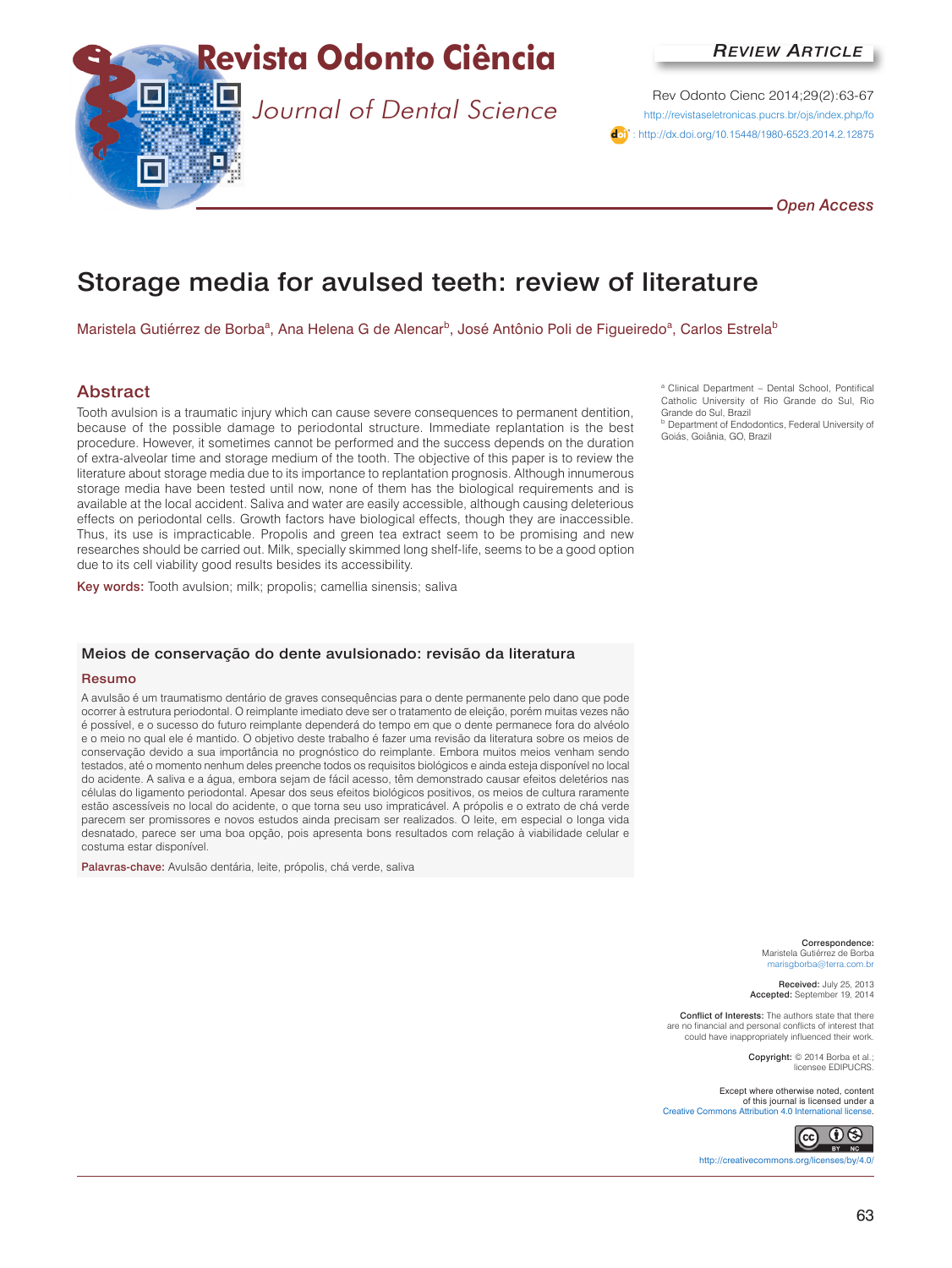## Introduction

Permanent tooth avulsion is one of the most serious dental trauma, in which the tooth is totally dislocated outside the alveolus and can cause serious damage to the periodontal structure [1]. Immediate replantation must be performed to allow the periodontal ligament repair and the maintenance of the radicular integrity with the cement coverage [2, 3], although small areas of radicular resorption and anchylosis may appear in this situation [4]. However, due to other present injuries, the replantation cannot be always performed immediately. In these situations or when the tooth is not stored in an adequate storage medium, the chance of damage to the radicular surface with possibility of radicular resorption is high, which is the main cause of the replanted tooth loss [5]. There is meaningful relationship between the frequency of radicular resorption and the extraalveolar time and storage medium [6]. If the tooth is kept dry, the number of viable cells present in the radicular surface decreases as time raises and after two hours is impossible to find viable cells [7]. So, the dry storage is considered extremely deleterious to the normal periodont [6]. Thus, the tooth must be stored in a medium that keep the adherence ability and periodontal ligament cells viability and available at the avulsion place when the immediate replantation cannot be performed [4,8,9]. Osmolarity and pH are important factors to the cell viability conservation, and its growth happens mainly at osmolarity of 230-400mOsm/kg and pH of 6.6-7.8 [10,11]. The storage media vary according to the electrolytes' concentration and the osmolarity, and the protection of the periodontal ligament is more related to osmolarity of solutions than to chemical composition [6, 12]. At a hypotonic medium the cells expand and disrupt, whereas at hypertonic medium the cells shrink due to the osmotic movement of liquid outflow and both are critic to cell viability [6, 13].

Many solution have been studied as possible tooth storage media. The proposition of this paper is to present a review of literature about the most used storage media for tooth avulsion.

## Literature Review

#### **Water**

Water is easily found in most places where tooth avulsion usually happens. Though, water cause fast necrosis of the periodontal ligament and radicular resorption due to the hypotonic properties, acid pH, chlorine presence and high incidence of microorganisms contamination [6, 8, 11, 14-16]. This and the fact that causes more substitutive resorption than other media, as saliva and saline [6], its clinical application is unacceptable. Many studies include water as negative control.

### Saliva

Since the 70 s saliva was recommended as storage medium for avulsed tooth, that should be placed at the oral cavity or in a recipient that contains saliva expelled by the patient [17]. Even with better results than water [18], it presents low performance due to its hypotonic properties [8]. Furthermore, bacteria and its byproducts might be present and potentiate cell damage started by hypotonicity, enhancing inflammatory response [18].

#### Rehydration solution

Coconut water is a natural drink, without contamination, produced and hermetically stored inside the coconut. Its electrolytic composition is more similar to the intracellular than the extracellular fluid. The predominant cations are potassium, calcium and magnesium. Sodium, chlorine and phosphate are found at lower concentrations. The osmolarity is high due to the present carbohydrates, mostly glucose and fructose [19]. This isotonic drink is available in its natural form, extracted directly from de coconut, at long-life package or plastic bottles, mainly at tropical countries, and has been disseminated all over the world, which instigated researches about the use of this solution as a storage medium for avulsed teeth [20]. A study analyzed the viability of periodontal ligament in coconut water, HBSS and milk at 45 minutes, in which coconut water had statistically significant superior results, probably due to the nutrients present in this medium, like proteins, amino acids and minerals that help the cellular nutrition and keep its viability [20]. However, another research that used a more precise evaluation method, with analyzing periods of 1, 2 and 4 hours, observed a decreasing capacity of maintenance of periodontal ligament cell viability using the following storage media: milk, saline, coconut water with sodium bicarbonate, coconut water and mineral water [21]. This must be due to the fact that coconut water has an acid pH [7], deleterious to cell metabolism. When sodium bicarbonate is addicted to neutralize the pH, the osmolarity increases, what might have contributed to the maintenance of cell viability. Even so coconut was similar to saline and, for practical application, its use is not applicable due to the difficulty to neutralize the pH [21].

The oral rehydration solution Gatorade® presents physiologic osmolarity, carbohydrate, which could supply energy to the periodontal ligament cells, but has acid pH, which could be responsible for the low capacity to maintain cell viability [8]. Thus, the oral rehydration solution Gatorade® is considered inadequate as storage medium for an avulsed tooth [13].

#### Milk

Milk is considered a suitable storage medium for avulsed teeth, as presents physiologic compatible pH and osmolarity, essential nutrients, growth factors [9, 22], besides easily accessible [13].

The pasteurized milk has low bacterial level, which represents an advantage over bovine milk *in natura* [14]. The long-shelf life milk has almost the same composition, pH and osmolarity of the pasteurized milk, its storage is easier and its shelf life is superior. Both pasteurized and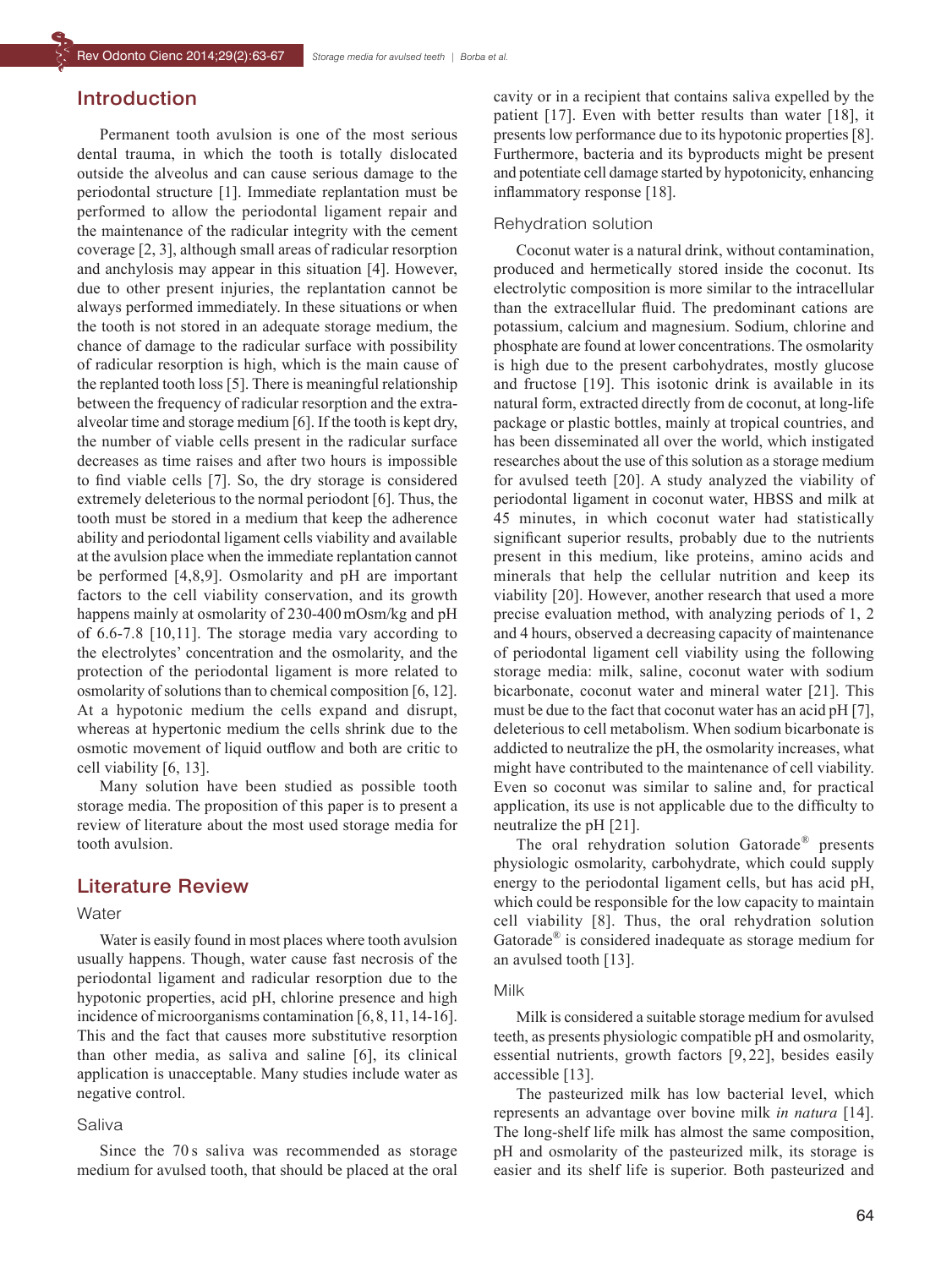long-shelf life milk were superior to Save-A-Tooth (HBSS based commercial product) for maintaining cell viability, and are considered effective storage media [15].

The variation of milk fat content does not modify its properties, neither its constituents, keeping similar pH, osmolarity, carbohydrates and proteins contents. Though, fat content seems to have some effect on cell viability, which suggests low fat milk might be more appropriate to maintenance of periodontal cell viability [8].

Milk reconstituted formulas, which do not require refrigeration, have higher shelf life and are easily transported, were compared to pasteurized milk. After 2 hours, the infantile milk formulas tested were superior to pasteurized milk, but after 8 hours, the pasteurized milk had superior performance than other substitutes. Carbohydrates, proteins and growth factors in infantile milk justify this better result until a period of 4 hours. Although, after this time, the dehydration process might destroy other growth factors present in the milk, resulting in lower performance [23].

Soymilk has approximately the same proportion of proteins from bovine milk, is a good source of vitamins and minerals, has low level of saturated fats, does not have cholesterol and presents physiologic pH and osmolarity, also considered an adequate storage medium [14].

Although milk has high acceptance as storage medium, still there is not a consensus in the literature related to the time of storage it is capable of maintaining the periodontal ligament cells viability [24]. Some studies considered milk as an appropriate storage medium since the extraoral time does not exceed 2 [25], 3 [26] and even 6 hours [27]. A possible explanation is that the researches use different methods and different milk types, fibroblast origin and evaluation methods.

Considering that after 6 hours the milk lose effectiveness, and that most accidents are not so severe, the interval of 6 hours is reasonable for searching a dentist to replant the tooth [27]. Other positive aspect to be considered is the low cost, which make this an accessible storage medium for the population in general.

The effectiveness of milk in comparison to other storage medium is also controversial. A study [13] shows that it is so good or even better than Save-A-Tooth (SAT) for until 12 hours due to its physiologic osmolarity and the presence of growth factors. It is important to emphasize that SAT is a HBSS based commercial product, and maybe the result could have been different if HBSS had been employed.

The need to daily renew the milk promotes a negative effect on cell viability. It is possible that milk reposition remove the growth factors and proteins and hinder the cell metabolism. Furthermore, the aspiration might have a negative effect on the confluent cell monolayer. Maybe the renovation in bigger intervals may compensate the pH decrease and cause lower damage to the organization of confluent cell monolayer [28].

There is not an agreement about the effect of temperature on the storage media effectiveness. Some authors [29] report low temperature (4°C) limit bacterial growth, while others [24] consider that skimmed milk kept at ambient temperature (20°C) until 48 hours is an adequate storage medium. However, other researchers [30] consider that since the periodontal ligament is stored in a favorable medium, the temperature has only a secondary function.

#### Cell culture media

HBSS (Hank's balanced salt solution) is a solution used as storage medium that presents physiologic pH and osmolarity. Due to its ability to maintain periodontal cells viability and proliferation for 48 hours, it is recommended by the International Association of Dental Traumatology and by the American Academy of Endodontists as storage medium for avulsed teeth [11, 31, 32]. HBSS is commercially found as Save-A-Tooth and can be acquired by internet, although it is not easily found at drugstores all over the world.

Viaspan is a storage medium used for organs transplants, sold at the United States. It has similar results to HBSS and superior to milk used as storage media [27].

Euro-Collins solution, developed for hypothermic preservation of organs for transplant, presents physiologic pH and osmolarity and as storage medium showed better results than milk, and similar to the immediate replantation [1].

Although their positive biological effects, the culture media are considered impracticable, as they are rarely accessible at the accident place and even in the international market. Thus, the interest in these media is merely academic.

#### Growth factors

Studies have demonstrated that the biological mediators called growth factors are capable to promote cell proliferation. The PDGF is a growth factor derived from platelets that has high mitogenic effect on periodontal ligament cells, also acting as chemotactic agent and stimulate protein synthesis of mesenchymal cells and the production of other growth factors as TGF- $\beta$  [33-35]. After the exposition to PDGF, the fibroblasts induce incorporation of thymidine in 12-16 hours and this conducts to the cell duplication in 30-36 hours [34]. This suggest that PDGF plays an important role in the maintenance of periodontal ligament cell viability. The addition of PDGF to Save-A-Tooth enhances the ability of this storage medium to maintain cell viability, which indicates that PDGF has a stimulating effect on cells and is capable to increase the number of viable cells [13].

#### Green tea

Green tea is the second most consumed drink in the world, losing only to water [36]. Due to this fact, the effectiveness of the green tea extract (GTE) to maintain periodontal ligament cell viability was assessed and showed similar results to HBSS and better than milk [37]. The presence of catechin in GTE, an antioxidant agent highly effective in the maintenance of cell viability, antibacterial and anti-inflammatory properties, might explain the better result than HBSS, but this has to be confirmed by future studies, as its efficacy to prevent root resorption [37].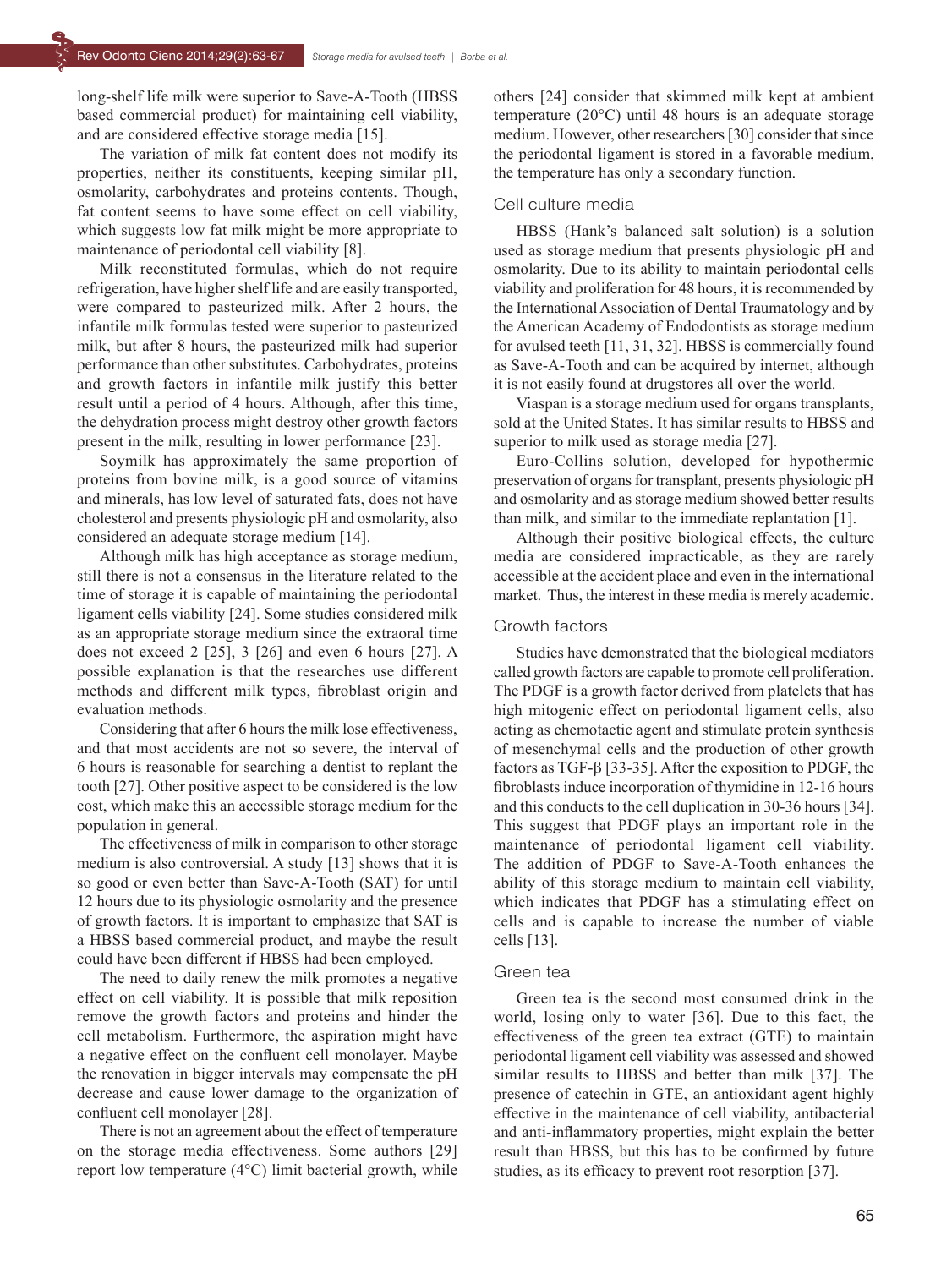The commercial green tea presents inferior results than GTE, HBSS and milk, due to its low osmolarity, which might lead to periodontal ligament cells necrosis, but was superior than water and could be considered an adequate storage medium until 1 hour after the avulsion [37].

The EGCG is the main polyphenol of the green tea and, when compared to HBSS and milk at 2 hours, presents better results in the maintenance of cell viability [38], and can be considered a therapeutic option [39]. Still, it could promote a favorable replantation with low infection levels and lower incidence of resorption and anchylosis [37], as EGCG can inhibit osteoclasts formation [40], cytokines production [41] and the inflammatory pathways [42].

#### Propolis

Propolis is a resinous substance produced by bees to cover and protect the hive [4]. It is composed by vitamins, mineral salts, flavonoids, fatty and aromatic acids, esters, wax, pollen, volatile substances and some yet unknown [43]. Propolis presents antibacterial, antifungal, antiviral [44] and antioxidant [45] actions and is capable to accelerate the repair process in several tissues [46].

The viability of periodontal ligament cells kept for 45 minutes in different concentrations of propolis (50 and 100%) was assessed and showed better results than HBSS, saline and milk. However, the evaluation method was trypan blue calculation, that assess only the cell viability and not the physiologic condition, neither the metabolic capability, which are the viable cells health status and knowingly critical for prevention of root resorption after the replantation [47].

Other study [4] found similar results between immediate replantation, propolis solution and milk after 6 hours, but at 1 hour the result was not stimulant. A possible explanation is that the better incorporation of active principles of propolis responsible for the antibacterial antimicrobial, antiinflammatory, antioxidant actions and healing occurs when the tooth is kept in this medium for a higher time [11, 47].

The addition of HBSS to propolis to combine its well established properties as storage medium promoted decrease in apoptosis level, increased cell viability and better physiologic condition [48].

Although the biological properties of propolis have been demonstrated in vitro as described above, a study using dogs demonstrated that though the propolis extract have been effective in the maintenance of periodontal cell viability, this storage medium could not prevent substitutive root resorption, similar to saliva and the dry tooth, while milk presented better results, similar to HBSS [11].

#### **Others**

Saline solution is an isotonic storage medium that sometimes is available when the dental trauma occurs, and presents similar results to milk at 2 hours period [25].

The egg albumin presents high concentrations of proteins, vitamins, water and is not contaminated by microorganisms [49]. The periodontal repair of avulsed teeth was evaluated in egg albumin and milk at 3, 6 and 10 hours.

This study found better results in teeth immersed in albumin for 6 hours and considered this as an adequate storage media for until 10 hours [49].

Due to the benefits of probiotics in the gastrointestinal tract in enhancing resistance to infections, the periodontal ligament cells viability was assessed kept in HBSS, saline and probiotic solution (*L. reuteri*) for 45 minutes. The results showed that there was not statistically significant difference between the storage media. The authors consider the probiotic solution an appropriate medium, although it is still needs new researches [17].

## Concluding Remarks

The avulsed tooth replantation success is dependent mainly of prevention and/or limitation of substitutive root resorption. Thus, the treatment must reestablish the periodontal ligament physiology as soon as possible. There are two key aspects in that situation: time that the tooth is kept outside the alveolus and the storage medium in which it is maintained. After avulsion, the reminiscent periodontal ligament on the radicular surface depends of vital metabolic supplies. The destruction starts when these metabolites are denied. To preserve the cell metabolism these supplies need to be reestablished. If the cells survive, they will catalyze the reproduction of new cells that could differentiate and reinstall the support tissues. To minimize the consequences after the replantation, the avulsed teeth must be stored in a solution that preserves the viability of the periodontal ligament cells.

The storage media must mimetize the oral environment most as possible. Thus, the reposition of physiologic metabolites, pH and osmolarity are properties that must be considered to choose a storage medium, beyond being easily found at the accident place. Although many studies had been performed, until now there is not a storage medium that fulfills the cited requisites. Besides, from the clinical evaluation, milk could be an adequate option when the immediate replantation is not possible.

#### Acknowledgements

This study was supported in part by grants from the National Council for Scientific and Technological Development (CNPq) - grant #161947/2011-5 to MGB, #306394\2011-1 to CE

#### **References**

- 1. Sottovia AD, Sottovia Filho D, Poi WR, Panzarini SR , Luize DS, Sonoda CK. Tooth Replantation After Use of Euro-Collins Solution or Bovine Milk as Storage Medium: A Histomorphometric Analysis in Dogs. J Oral Maxillofac Surg. 68:111-119, 2010.
- 2. Andreasen JO. Analysis of topography of surface and inflammatory root resorption after replantation of mature permanent incisors in monkeys. Swed Dent J. 1980;4:135-44.
- 3. Andreasen JO. Analysis of pathogenesis and topography of replacement root resorption (ankylosis) after replantation of mature permanent incisors in monkeys. Swed Dent J. 1980;4:231-40.
- 4. Mori G, Nunes DC, Castilho LR, Moraes IG, Poi WR. Propolis as storage media for avulsed teeth: microscopic and morphometric analysis in rats. Dental Traumatol. 2010; 26: 80-85.
- 5. Panzarini, SR, Gulinelli JL, Poi WR, Sonoda CK, Pedrini D, Brandini DA. Treatment of root surface in delayed tooth replantation: a review of literature. Dent Traumatol. 2008; 24: 277-282.